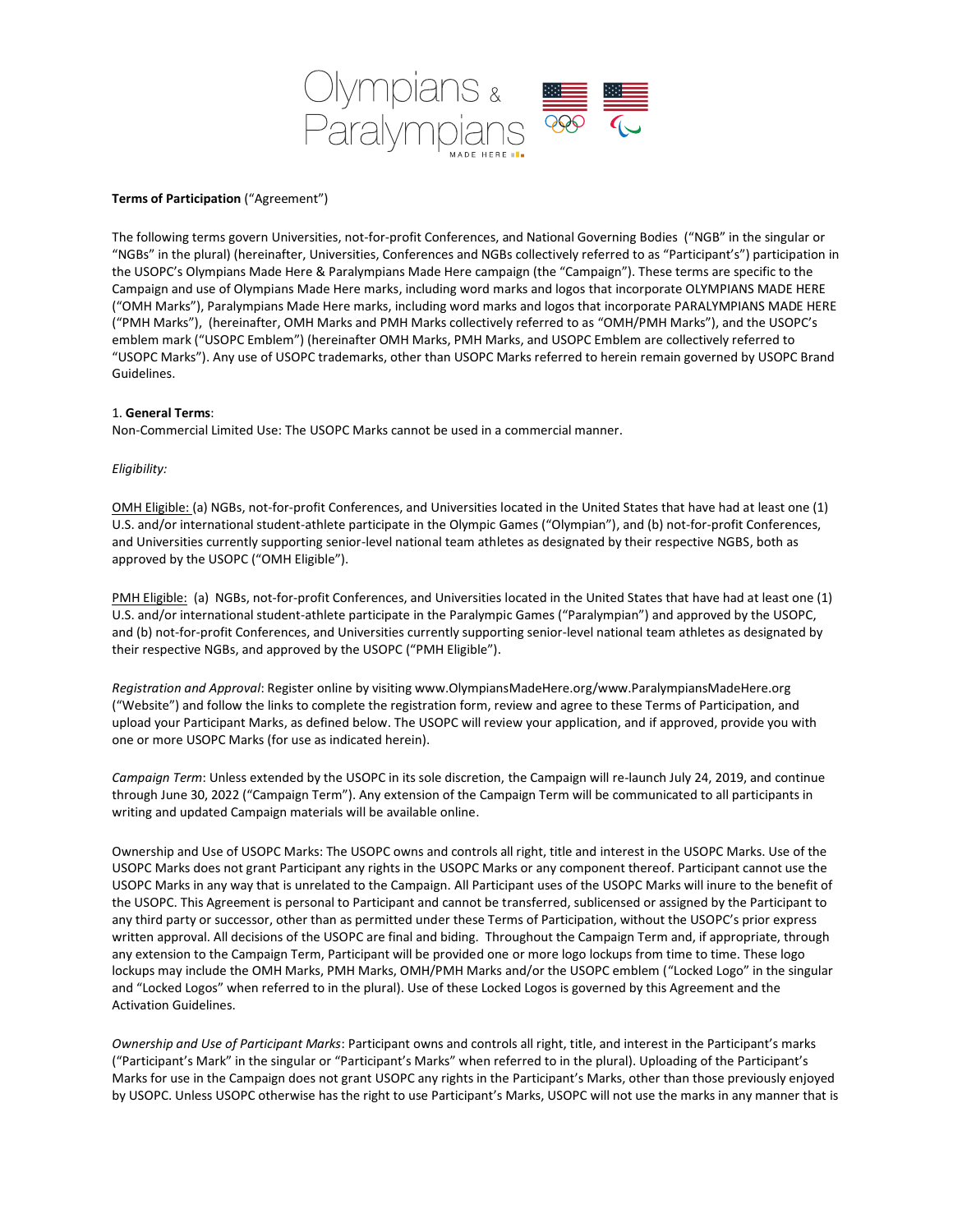unrelated to the Campaign. USOPC will not sublicense, transfer, or assign Participant's Marks without Participant's prior written approval.

2. **Provision of Participant's Marks to USOPC:** Upon registration with Campaign, USOPC will request Participant to upload Participant's Marks. Only official Participant intellectual property may be uploaded into the system for review and approval. Any submitted images may not prominently display trademarks or copyrighted works of third parties and in no way imply that there's any commercial association between the owners of such trademarks/copyrights and the USOPC. By uploading Participant's Marks, Participant consents to this Agreement. By uploading an image, Participant confirms and represents that (i) the upload is authorized by the Participant and does not violate the intellectual property rights or other rights of any other person or entity, and (ii) the USOPC is granted a perpetual, worldwide, irrevocable, royalty-free license in and to the Participant's Marks solely in connection with the Campaign, unless Participant otherwise grants or has granted USOPC rights to use Participant's Marks, and (iii) specifically grants the USOPC the right to use, display, post, publish, copy, and create derivative works from the Participant's Marks in any and all media, worldwide, without limitation or further obligation to Participant or any other party in connection with the Campaign. For clarity use in connection with the Campaign expressly includes, (y) inclusion in the historical research collection, and (z) display and distribution on Website and through official owned and controlled Campaign and Team USA media platforms. For clarity, nothing in this Agreement shall preclude the appearance of Participant's Marks (always in connection with any Campaign assets) in perpetuity when used for historical reasons in any and all forms of media whether now or hereafter developed.

3. **License, Usage, and Approval of USOPC Marks:** Once Participant uploads Participant's Marks to the system as indicated on the Website and the USOPC has approved Participant's participation, the USOPC will provide Participant with one or more Locked Logos. Upon receipt of these Locked Logos, Participant may create a combination mark, in accordance with USOPC's instructions regarding the same, that includes the Locked Logos and Participant's Marks ("Combination Mark"). Participant will not deconstruct any Locked Logo provided to Participant.

OMH License: USOPC only licenses Participant to use a Locked Logo that incorporates the OMH Marks or to use the OMH Marks themselves if the Participant is OMH Eligible. For OMH Eligible Participants, USOPC grants Participant a nontransferrable, royalty free, license to use, in the United States, (i) Locked Logos that incorporate OMH Marks and the USOPC Emblem as well as (ii) OMH Marks themselves; in accordance with this Agreement and the Activation Guidelines.

PMH License: USOPC only licenses Participant to use a Locked Logo that incorporates the PMH Marks if the Participant is PMH Eligible. For PMH Eligible Participants, USOPC grants Participant a non-transferrable, royalty free, license to use, in the United States, (i) Locked Logos that incorporate PMH Marks and the USOPC Emblem, as well as (ii) PMH Marks themselves; in accordance with this Agreement and the Activation Guidelines.

OMH/PMH License: For Participants that are both OMH Eligible and PMH Eligible, USOPC grants Participant a nontransferrable, royalty free, license to use, in the United Sates, (i) Locked Logos that incorporate OMH/PMH Marks and the USOPC Emblem, as well as (ii) OMH/PMH Marks themselves; in accordance with this Agreement and the Activation Guidelines, in the United States.

Quality Control: Participant may only use a Locked Logo, OMH Mark, PMH Mark, or OMH/PMH Mark as indicated in the Activation Guidelines for distribution on official owned, controlled, and/or operated Participant distribution channels. USOPC will, from time to time, provide Participant with pre-approved templates that incorporate Locked Logo(s) and/or OMH Marks, PMH Marks, and OMH/PMH Marks, which can be used by Participant in association with the Combination Mark. Participant is only authorized to use the templates that include USOPC Marks for which it enjoys a license, depending on whether Participant is OMH Eligible, PMH Eligible, or both OMH Eligible and PMH Eligible. Any use of a Locked Logo other than those included in the Activation Guidelines and the pre-approved templates provided by USOPC require the express written consent of the USOPC, and Participant must upload any such proposed use to USOPC for review. Any use without approval may result in suspension from the Campaign.

4. **Use by Third-Parties at the request of Participant:** Participant cannot distribute an official Locked Logo(s) to third parties. Participant also may not authorize third parties to use OMH Marks, PMH Marks, or OMH/PMH Mark without the express written consent of USOPC. While third parties cannot use an official Locked Logo, or any other USOPC Marks in their original content, they are invited to retweet, share, comment and/or like Olympians Made Here/Paralympians Made Here posts from Participant channels or USOPC/NGB channels. Additionally, non-commercial third parties are invited to use #OlympiansMadeHere and/or #ParalympiansMadeHere and/or #MadeHereMonday in any of their original content to join in the celebration efforts.